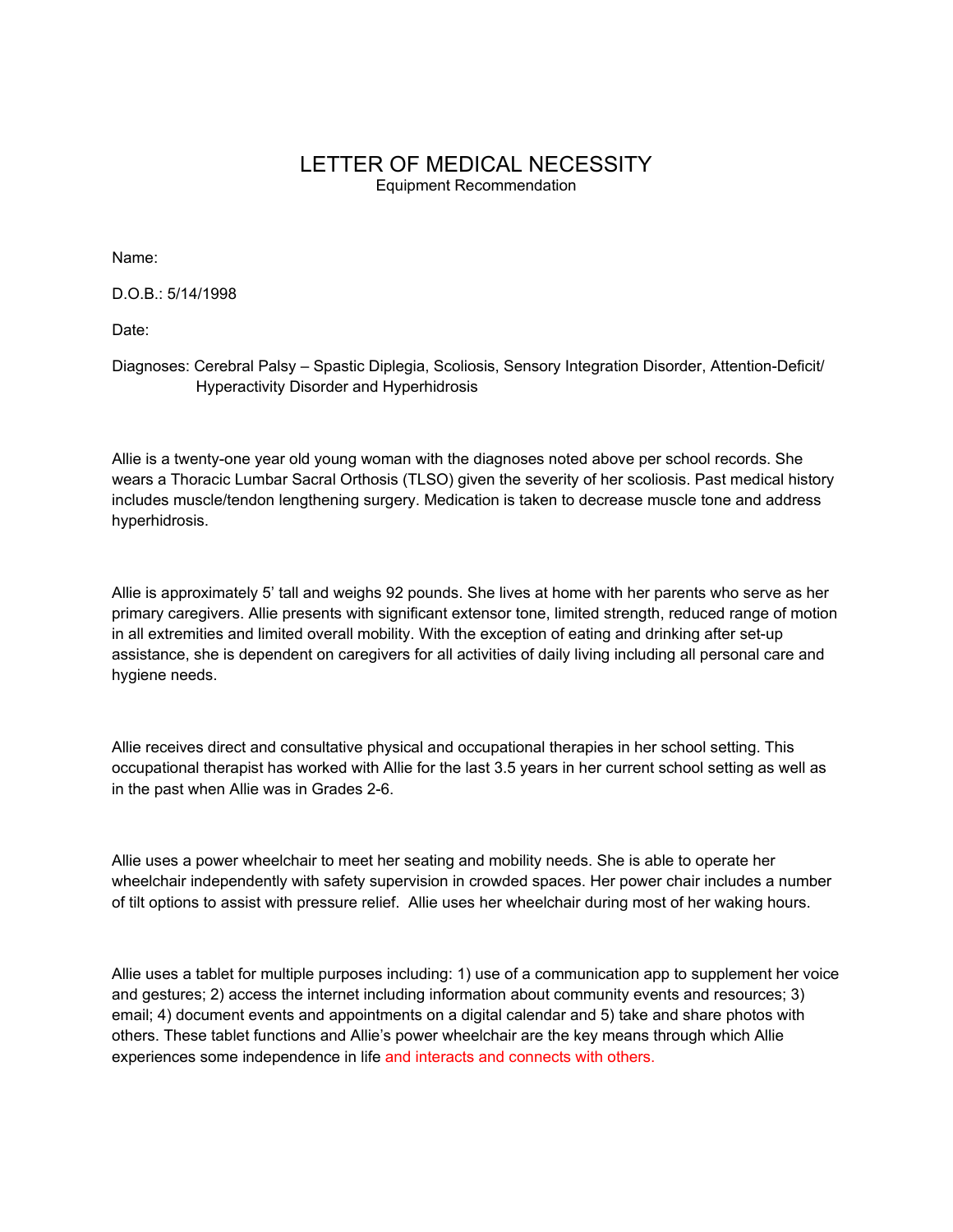The height of Allie's wheelchair and joystick location make it difficult for Allie's wheelchair to fit under standard height tables. As a result, Allie requires one Mount'n Mover Dual Arm ? wheelchair mount and lap tray with lip so that she has access to a flat surface \*\*at armrest level? when eating, completing volunteer job tasks, participating in recreational activities and anytime she needs access to everyday objects in her environment. The lip on the tray is required as Allie needs to recline her chair on and off during the day for pressure relief.

### Could add: ability to change the tilt angle for visual access if applicable.

Allie requires a second Mount'n Mover dual arm mount so she also has appropriate access to her tablet throughout the day. As noted, the above-described tablet functions are the key means through which Allie is able to experience some independence and social connectedness to others. Placing the tablet on the lap tray described above would negatively impact Allie's posture as the height of the lap tray would be too low for the tablet and negatively impact Allie's cervical and upper thoracic posture because of her TLSO she is unable to flex her trunk. A second Mount'n Mover arm would allow for the tablet to be positioned at a height that supports Allie's postural alignment as well as her physical and visual access to the tablet.

A Mount'n Mover mount system with the specific items listed in the attached quote meet Allie's need for a durable mount that fits her current wheelchair and provides the additional features described below:

Ability to Independently Re-Position. Despite her limited upper-extremity strength, Allie would be able to independently re-position each tray given the unique design of the Mount'n Mover. This includes when preparing to transfer in/out of her wheelchair, pull up to a table, to reduce glare on her tablet device, to access narrow doorways and in response to Allie's positioning changes throughout the day.

Other swing-away mounts require approximately 5 pounds to unlock, require a much greater range of motion and swing to a non-functional position. The Mount'n Mover's low effort levers require less than 2 pounds of force to unlock and reposition the trays. Re-positioning can be accomplished with one hand and with minimal dexterity. The dual arm version of the mount minimizes the reach required to reposition and retrieve the trays. The dual arm version is required for Allie given her limited upper extremity range of motion and strength.

Access from a Tilted Position. The Mount'n Mover system would allow Allie to safely tilt her wheelchair for pressure relief while maintaining visual and physical access to her lap tray with lip and tablet tray.

Customizable and Repeatable Positioning. The Mount'n Mover system makes it easy to set multiple memory lock positions for optimal access. Multiple lock positions allow for multiple functional positions.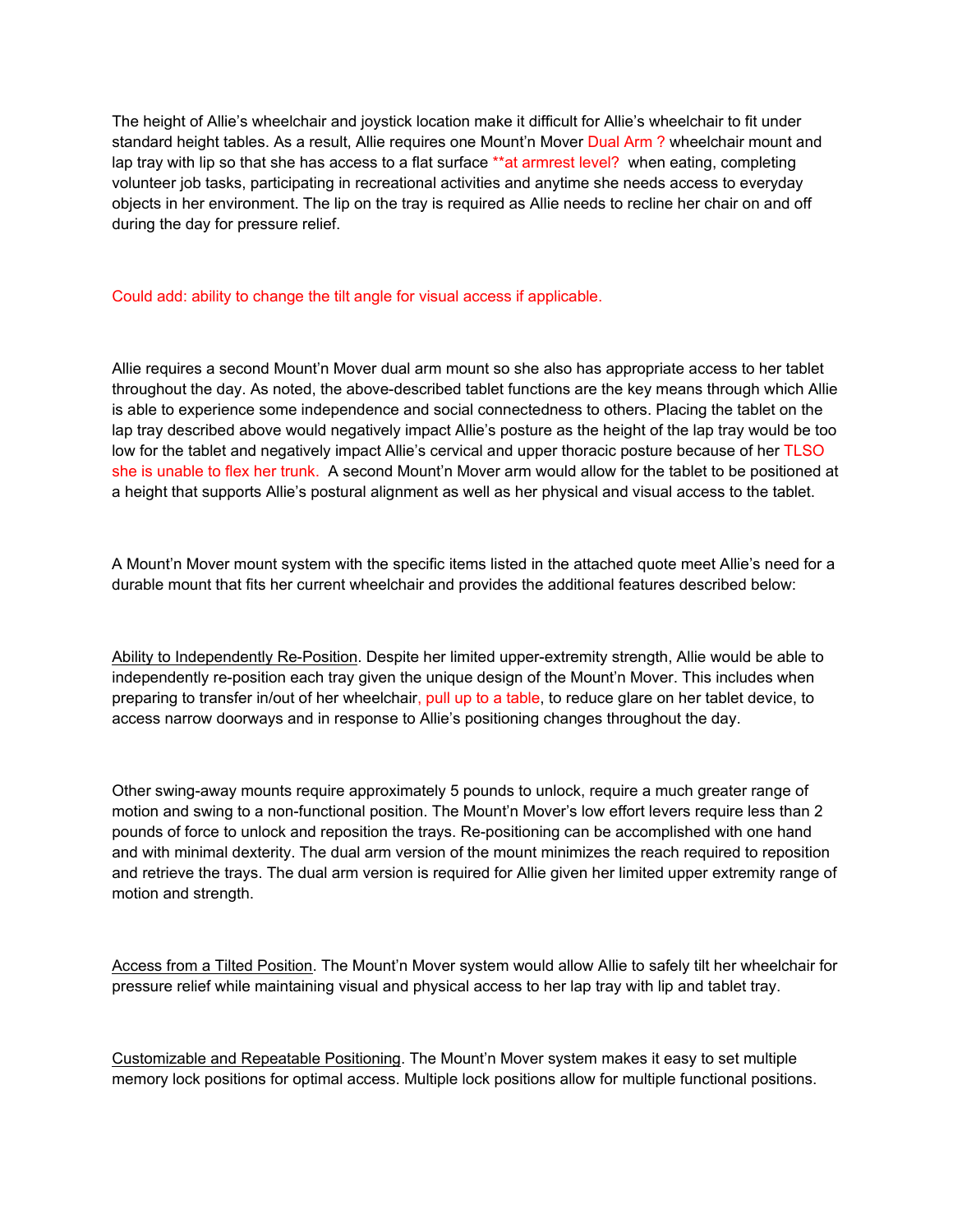No special tools are required to reconfigure the locking positions and so the system adapts as a user's needs change over time. No other mounting system offers multiple memory lock positions.

Safety. The ease with which the Mount'n Mover's position and tilt angle can be adjusted would allow Allie the ability to ensure clear visual access when driving her wheelchair. In addition, the system can be quickly moved out of the way in case of emergency. Access to device provides the ability for her to communicate with when in distress when in her wheelchair

Positive functional and psychosocial impact research: Results indicate competence, adaptability and selfesteem increased as a result of using a Mount'n Mover movable mount. [https://mountnmover.com/sites/default/files/Functional%20and%20Psychosocial%20Impact%20of%20](https://mountnmover.com/sites/default/files/Functional%20and%20Psychosocial%20Impact%20of%20Accessible%20Mounting%20Technology.pdf) [Accessible%20Mounting%20Technology.pdf](https://mountnmover.com/sites/default/files/Functional%20and%20Psychosocial%20Impact%20of%20Accessible%20Mounting%20Technology.pdf)

This justification is provided after communication with Allie and her mother and after working with Allie for multiple years. The goals of the recommended Mount'n Mover equipment when Allie is using her power wheelchair are to: 1) provide Allie a flat surface for meals and drinks and other everyday items; 2) visual and physical access to her tablet device which serves many functions that increase Allie's independence and ability to communicate; 3) a mounting system that meets the first two goals while also allowing Allie to safely and independently reposition the system herself.

Thank you for your time and consideration of Allie's needs. If you have any questions, I can be contacted at

\_\_\_\_\_\_\_\_\_\_\_\_\_\_\_\_\_\_\_\_\_\_\_\_\_\_\_\_\_\_\_\_\_\_\_\_\_\_\_\_\_\_\_\_\_\_\_\_ \_\_\_\_\_\_\_\_\_\_\_\_\_\_\_\_\_\_\_

# **Augmentative Communication Wheelchair Mounting System Evaluation**

## **Background Information**

Susie O. currently resides at home in \_\_\_\_\_\_\_\_. She is reported to be healthy with a stable medical status. Susie receives PCA assistance at home to assist her in areas of daily living activities. She currently participates in early childhood classes in a center based special education program. She receives direct assistance for her academic activities and all daily cares. Susie relies on symbol communication supports to respond during academic and structured language learning activities, including reading and pre-writing.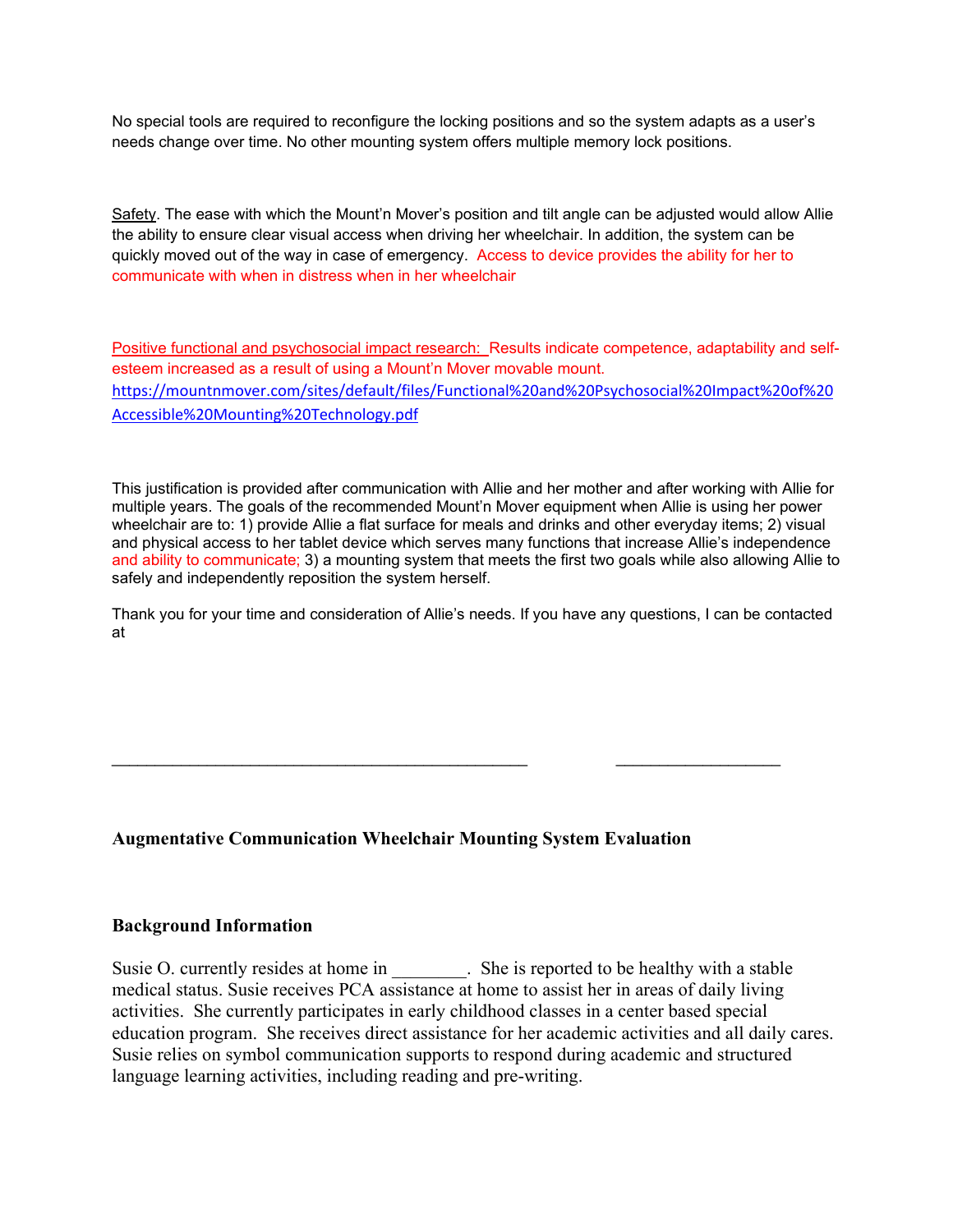Susie O. presents as a 3-year-old female with a medical diagnosis of Rett Syndrome and expressive/receptive speech and language delay. Susie was referred for an Augmentative and Alternative Communication (AAC) Evaluation because of concerns regarding her ability to functionally express herself in daily environments and settings this included a wheelchair mounting system evaluation. The AAC evaluation recommends she receive the DynaVox Vmax accessed via single switch visual and auditory scanning which requires the device to be used while Susie is in her wheelchair. Please see Augmentative Communication Report for more details. This wheelchair mounting system evaluation was completed by  $\qquad \qquad ,$  Speech Language Pathologist, and  $\qquad \qquad ,$  Occupational Therapist.

Susie needs a wheelchair system to fit on her manual wheelchair. With the device properly positioned and attached to the wheelchair will allow Susie independent access to the Vmax communication device in all communicative situations. A mounting system is necessary in order for Susie to effectively communicate in all situations and to make adjustments based on her physical needs.

## **Required Features of a Wheelchair Mount**

Based on Susie's motor abilities, positioning and physical needs the following features were identified as being required in a wheelchair mounting system for the DynaVox Vmax with single switch access. Without these features, it is unlikely she would be able to meet her functional communication needs.

Her mounting system needs to allow for her re-positioning needs. Susie's positioning needs change during the day as she tires, tone changes, is moving from room to room. Susie is unable to move any mounting system due to her physical limitations. A staff member or family member/caregiver will need to move/make the adjustments as needed by Susie.

- The mounting system needs to allow for adjustments in positioning due
	- o Fatigue
	- o Growth
	- o Results of changing tone
	- o Other physical effects Sally's diagnosis has on her movements.
	- o Changes in her environment
	- $\circ$  To see and interact with her environment (see her teacher, peers, where she is going)
	- o To access other tools, books, toys
- The mounting system needs to be accessible while Susie is:
	- o Communicating
	- o Eating
	- o During transfers
	- o In the classroom
	- o Moving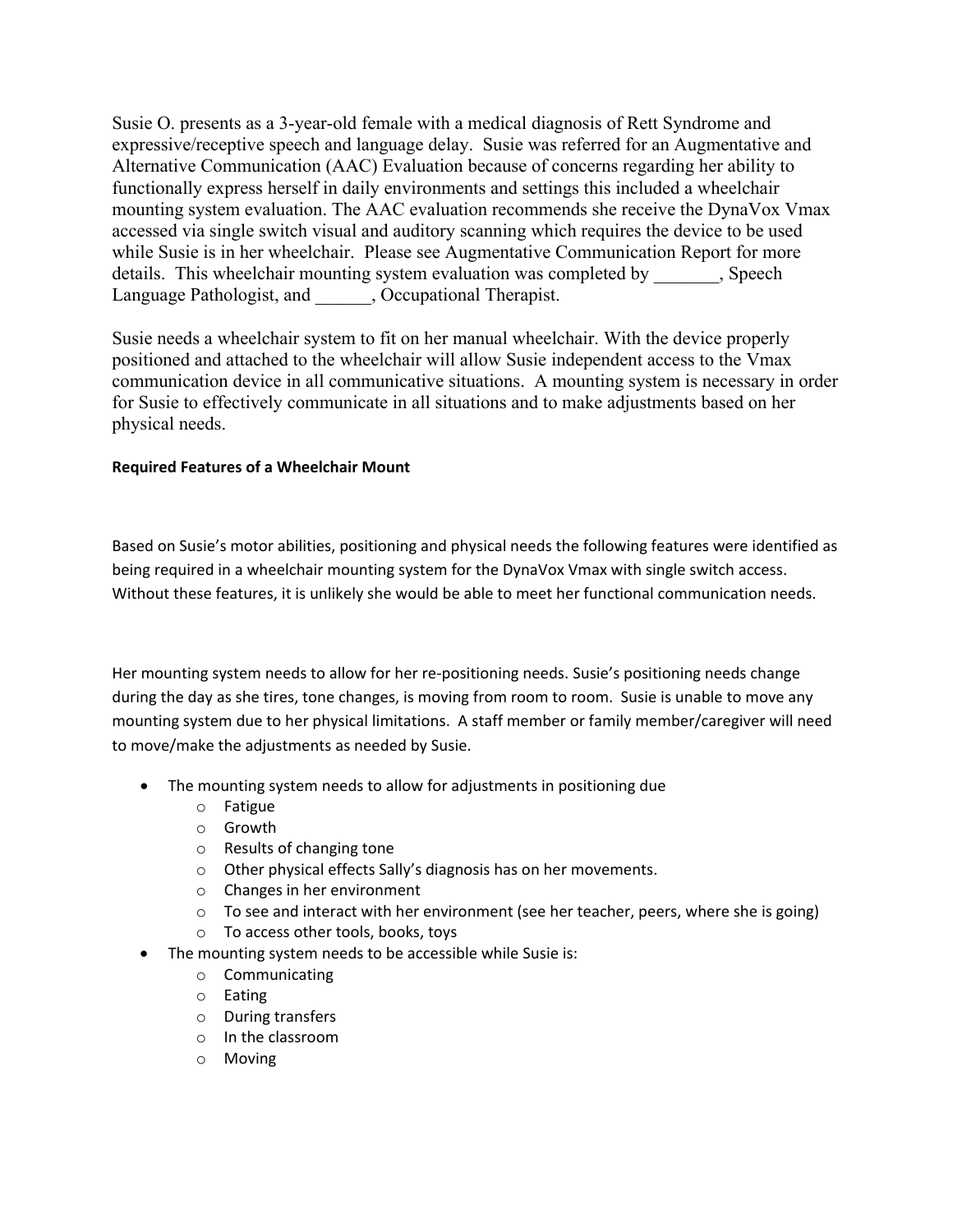The mounting system needs to provide multiple operating positions, ones that allow for subtle changes that still enable Susie to access the device and doesn't interfere with ability to interact in her surroundings.

- While communicating; the mounting system is needed to enable Susie to independently access the DynaVox VMax. In order for Susie to communicate in all of the above situations the devices need to be adjusted in the following manner:
	- o Needs to move laterally to access other materials
	- o Needs to be readily available (always on her wheelchair)
	- o Needs to tilt vertically in order to be able to see her communication partners (peers/teachers/caregivers/family/therapists) and they need to be able to see her.
- While eating; the mounting system needs to be adjusted in the following manner:
	- o Needs to adjust the height to allow Susie to pull up to a table
	- o Needs to move laterally to allow caregivers to feed her and yet let her communicate at the same time.
	- o Needs to be quickly moved in the event of choking.
- During transfers:
	- $\circ$  The DynaVox Vmax and mount must be moved out of the way so it is not a hazard to Susie or her caregivers.
	- o The mount must not tip the wheelchair over
	- $\circ$  To move the device out of the way rather then removing it entirely to protect the device from damage as well as make sure it doesn't get left behind. If the device always needs to be removed and gets "set down" somewhere leaves it vulnerable to damage and loss.
- In the classroom, the mounting system needs to be adjusted in the following manner:
	- o Needs to move laterally to access other materials (books, art projects, slant board etc.) for doing other classroom activities, besides communicating. During these activities she still needs to communicate so the DynaVox Vmax needs to be positioned to allow access to the materials and to either be moved or accessed when the other materials are in use.
	- o Needs to be readily available (always on her wheelchair)
	- $\circ$  Needs to tilt vertically in order to be able to see the teacher, the white board or Smart Board, and computer to receive and participate in her academic instruction.
- While moving down the hallway, the mounting system needs to be adjusted in the following manner:
	- $\circ$  The device needs to be moved toward her or tilted down so she can be pushed around with being able to see what's in front of her.

**Assessment of Specific Equipment**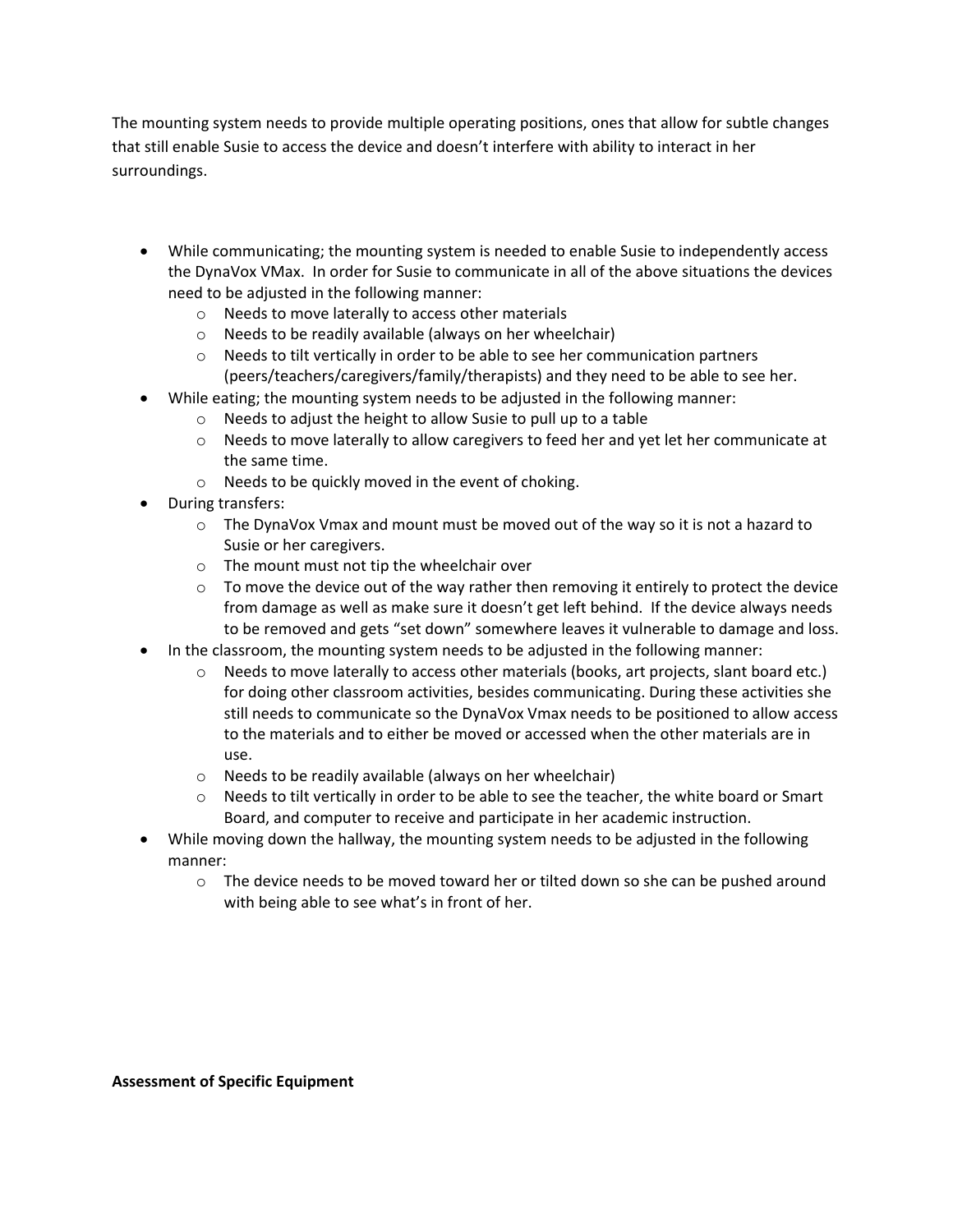#### **Daessy Mounting System**

The Daessy mounting system is a rigid wheelchair mount. This mount can swing away to the side and back again. It can be folded down by the side of her wheelchair. In either of these positions Susie can not access the DynaVox. With the device positioned on a rigid mount it would be difficult for her to interact with her surroundings. In order for Susie to eat, access materials, transfer, etc. the device would need to be removed making it impossible for her to communicate using the DynaVox VMax. When in the classroom or moving through the halls the Daessy mount would not allow the DynaVox Vmax to be tilted. To enable Susie to see the teacher, Smart board, where she was going, computer etc. the device would need to be removed. Again this makes it impossible for her to interact in these situations. The Daessy mounting system was rejected due to its inability to allow for multiple operating positions. The Daessy mounting system does not offer the features Susie requires to successfully communicate independently in all situations and environments with multiple communication partners.

#### **Mount'n Mover Mounting System**

The Mount'n Mover mounting system is a multi joint adjustable mounting system. It adjusts without the use of tools. It will allow the VMax to be easily moved, allowing access in multiple positions. The Mount'n Mover mount was trialed for one month during the AAC evaluation. When the device was positioned for Susie to be able to access it; she was unable to interact with her surroundings. She could communicate using the DynaVox Vmax while eating, accessing materials, in the classroom or moving through the halls. The Mount'n Mover was easily adjusted by her caregivers to allow the DynaVox VMax to be re-positioned in any of these settings. During transfers and eating the Mount'n Mover was re-positioned laterally to enable her caregivers to feed and move her without removing the device from the mount or the mount from the wheelchair.

- The Locking Mount 'N Mover can be locked in multiple positions. The Easy Mover is non-locking but resistance to move can be customized to meet the client's needs.
- The Mount 'N Mover is easily height adjustable. It can still maintain angles.
- With the Mount 'N Mover, the tilt is adjustable WITHOUT TOOLS
- The Mount 'N Mover has multiple operating positions,and allows for Susie to communicate independently in all situations and environments with multiple communication partners.
- The Mount 'N Mover was easy to use regardless of who is working with her. There is less training involved with this mounting system, since it provides consistent positioning even when adjusted because the specific locations can be set or it can be subtly adjusted as well.

### **Summary and Recommendations:**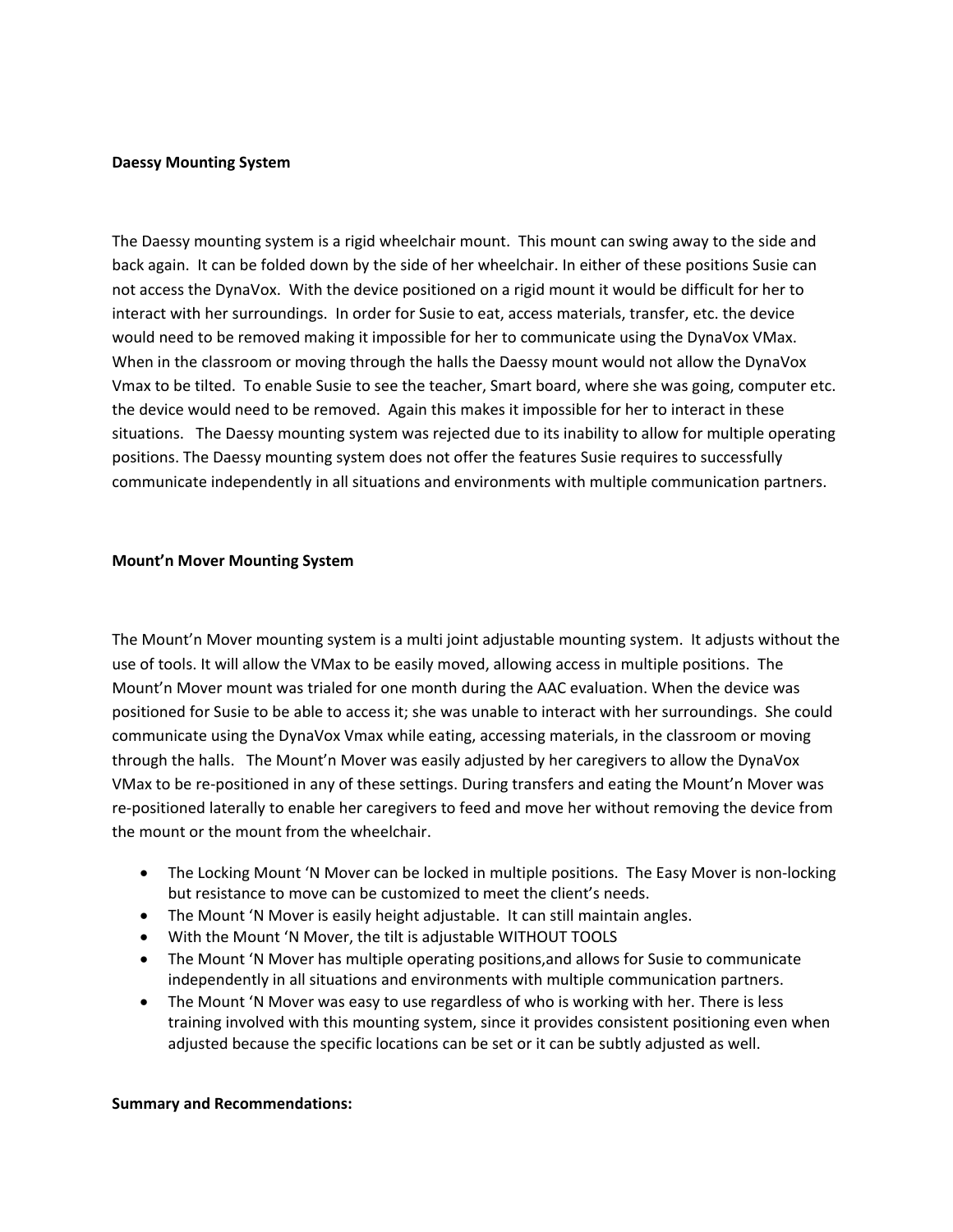Susie presents as a 3 year old female with a medical diagnosis of Rett Syndrome and expressive/receptive speech and language delay. In order to meet her functional communication needs Susie relies on a DynaVox Vmax with single switch access. She needs her device accessible to her at all times to make sure she can communicate independently. Therefore, it must be mounted to her wheelchair. Susie has multiple caregivers; the mounting system needs to be easy for them to adjust and yet enable Susie to still access the DynaVox Vmax for communicating. A Mount'n Mover mounting system by BlueSky Designs, fitted to her manual wheelchair should be purchased. This will allow Susie to be an independent communicator accessing her DynaVox Vmax in all communicative situations.

### **Signatures**

The evaluation results have been discussed with Susie's family/caregivers and school team have been agreed upon by all. Sally's family/caregivers and school team are supportive of the use of the Mount'n Mover with the DynaVox Vmax. If you have any questions regarding this assessment and recommendations, please feel free to contact me.

MA, CCC-SLP Speech-Language Pathologist

 $\_$  . The contribution of the contribution of  $\mathcal{L}_\mathcal{L}$ 

\_\_\_\_\_\_\_\_\_\_\_\_\_\_\_\_\_\_\_\_\_\_\_\_\_\_\_\_\_\_\_\_\_\_\_\_

OTR/L Occupational Therapist

Note: The speech-language pathologist conducting this evaluation has no financial relationship with nor will receive any financial gain from the supplier of this device.

Mount'n Mover Letter of Medical Necessity

| <b>Contact Person:</b> | Diagnosis:                                                     | <b>CDKL-5 Deficiency Disorder</b> |
|------------------------|----------------------------------------------------------------|-----------------------------------|
|                        | Cortical visual impairment, Nystagmus, Hypotropia              |                                   |
|                        | Hyperopic astigmatism, Intractable Epilepsy                    |                                   |
|                        | Lennox-Gastaut Syndrome,                                       |                                   |
|                        | Gastro-esophageal reflux disease without esophagitis,          |                                   |
|                        | Congenital Hypotonia, Genetic susceptibility to other diseases |                                   |
|                        | Chromosomal Abnormality, Genetic Disorder                      |                                   |
|                        | Decreased Bone Density                                         |                                   |
| Speech Dx:             | Mixed Receptive-Expressive Language Disorder                   |                                   |
|                        |                                                                |                                   |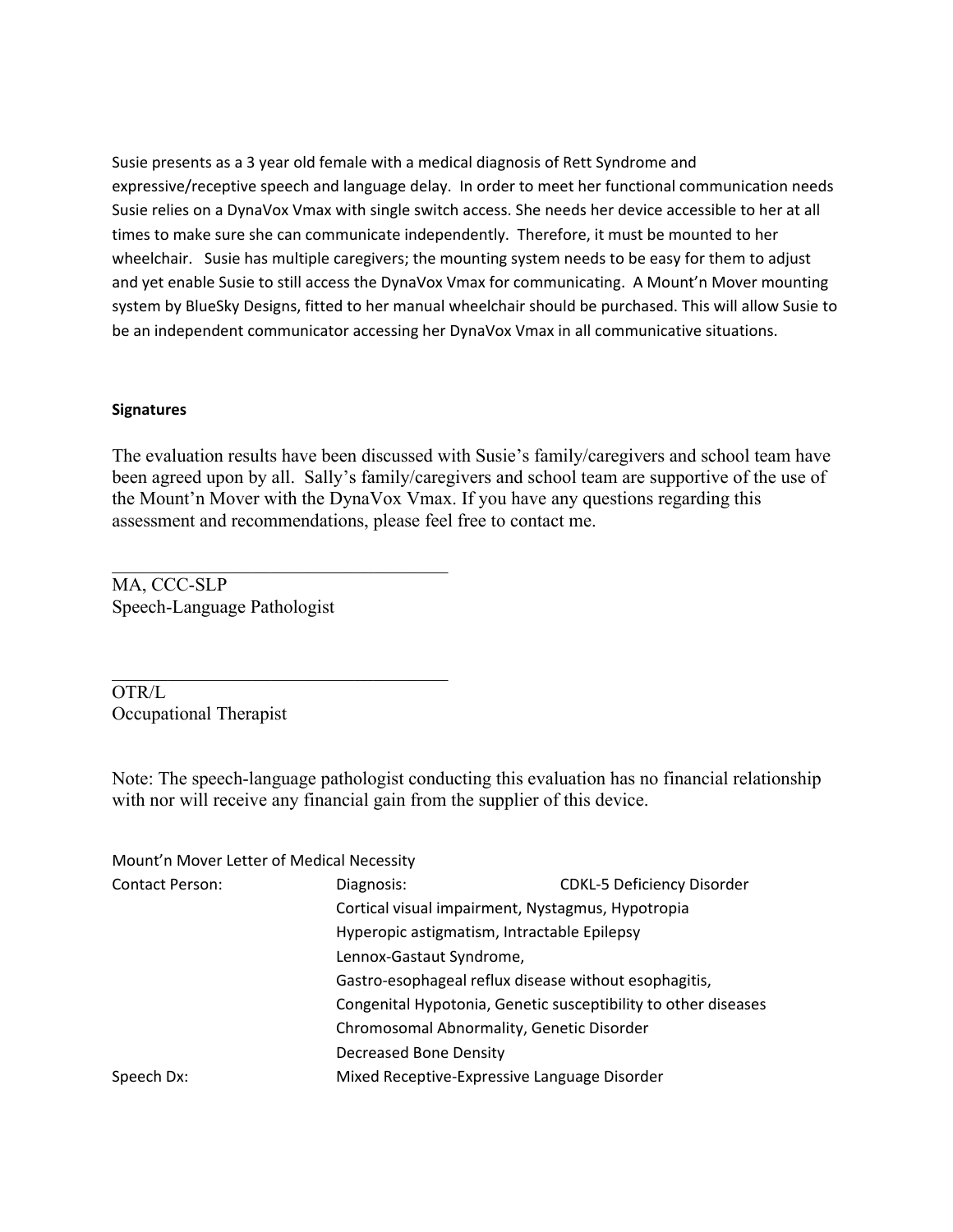### **Background Information**

Is a 6-year-old female who currently resides at home with her parents and siblings in She is reported to be healthy with a stable medical status. Aubus is enrolled with in the 1st grade. She has IEP supports. <br>  $\blacksquare$  currently utilizes an eye-gaze communication system to respond and interact with adults/peers during academic learning activities. She also utilizes this communication system to communicate her wants and needs with her family members.

has been diagnosed with CDKL5 Deficiency Disorder. This causes several other co-morbidities, including intractable epilepsy, profound global developmental impairments and severe gastroesophageal reflux with spit up. Her medical condition is very complex and rare. She is followed by several specialists.  $\blacksquare$  is currently healthy but suffers from frequent upper respiratory infections that have resulted in numerous hospitalizations in the past. Her overall respiratory health is primarily managed at home with a suction machine, SmartVest Airway Clearance System, oxygen and monitoring with a pulse oximeter. Aubree also has decreased bone density which puts her at a higher risk for fractures.

has numerous types of seizures per day.  $\blacksquare'$  is seizures frequently change secondary to her medical diagnoses. In the past, she's had generalized Tonic/Clonic, Infantile Spasms, Tonic Spasms, Atypical Absence and Hypermotor Tonic Spasm Sequence type seizures. The frequency of her seizures increases with illness, when overheated, overtired and with sudden changes of barometric pressure.

From a physical standpoint, is non-ambulatory. She has difficulty getting into a sitting position, but once placed she can maintain a sitting position for a brief period (less than 1 minute). When upright, will lose her balance and fall over. She lacks protective reactions so unless closely monitored, these falls could result in injury.

In terms of her abilities with activities of daily living, and is completely dependent for all cares including feeding, bathing and clothing management. She is incontinent of bowel and bladder and is dependent for all diaper changes.

primary method of communication is via a dedicated device utilizing eye gaze software. She has had an Accent 1400 since the summer of 2019. This AAC system was recommended by her current speech-language pathologist, Rachel Rohlf.

To access eye gaze technology, and requires sitting in an upright posture in her chair to promote good head positioning. Without proper posture provided by a chair, and is unable to access her dedicated communication device, leaving family and caregivers to interpret her non-verbal communication attempts. Without her device, Aubre has demonstrated increased frustration as she cannot clearly communicate her wants and needs. A mounting system is needed so can effectively communicate in all environments.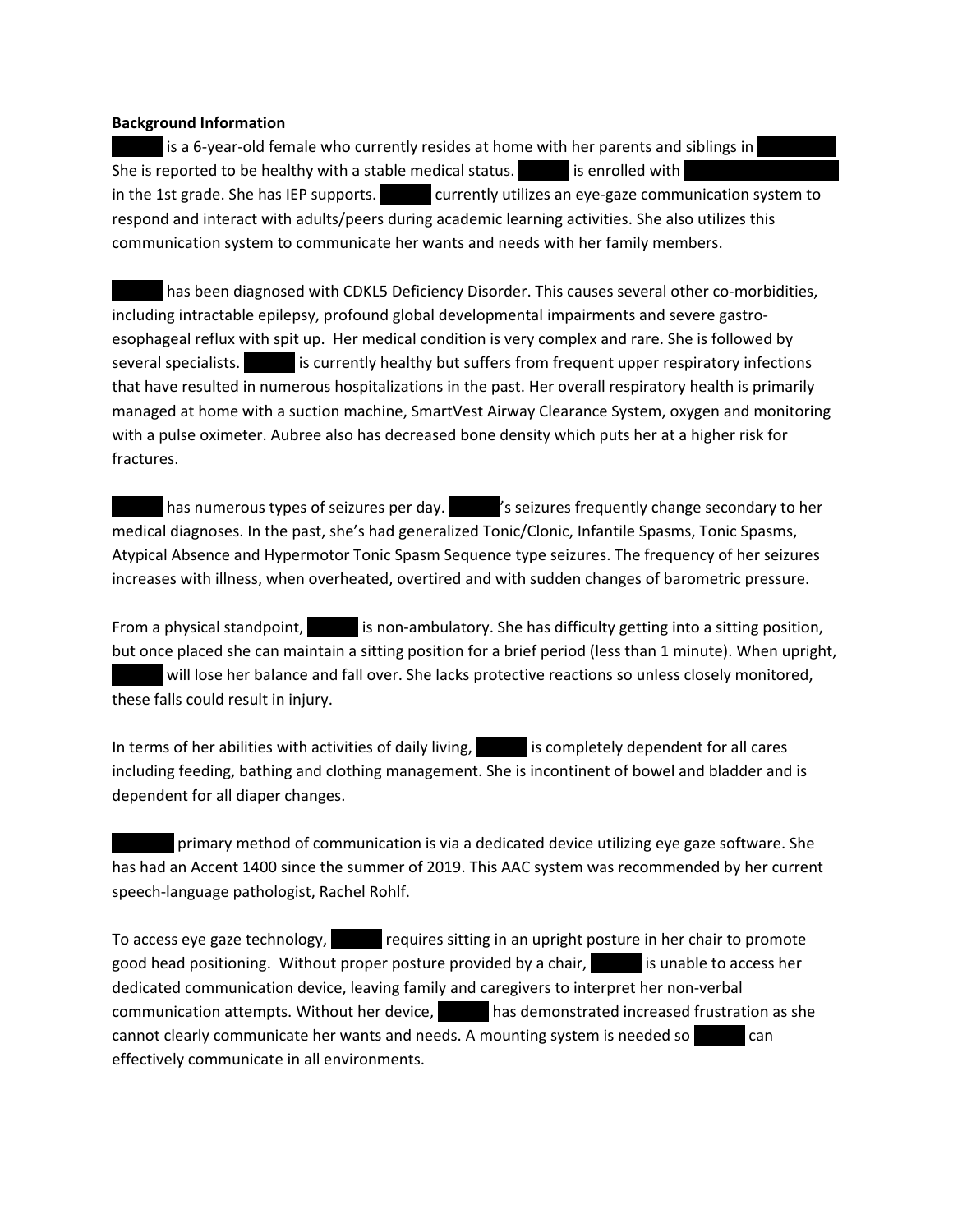currently has a table-top mount. A table-top mount was acquired because Aust previous chair (R-82 Stingray Manual Wheelchair) did not allow for a wheelchair mount, as the tubing was not strong enough to ensure a stable connection. <br>
Figure recently got a new chair in 2020 (RD12 Rodeo Transit), and the tubing for this chair allows for a stable connection of a wheelchair mount to her chair. The table-top mounting system is not always readily available, and always requires set up and positioning for **Aubre 1** to use. If **Aubre is in her chair and an appropriate surface is not available (e.g. a** table high enough for the mount to sit),  $\qquad \qquad$  is unable to effectively use her communication device. The constant set-up is cumbersome and has limited her ability to effectively communicate with others in a variety of environments.

# **Required Features of a Wheelchair Mount**

Based on **Aubree's physical and positioning needs, the following features were identified as being** required in a wheelchair mounting system for the Accent 1400 to work. Without these features, it is unlikely she would be able to meet her functional communication needs.

Her mounting system needs to allow for her re-positioning needs. Australianing needs change throughout the day, as she tires and moves from room to room. Aust is unable to move any mounting system due to her physical limitations. A teacher, paraeducator, or family member/caregiver will need to move/make the adjustments as needed for

- The mounting system needs to allow for adjustments in positioning due to:
	- o Fatigue
	- o Growth
	- o Results of changing tone
	- o Other physical effects Sally's diagnosis has on her movements
	- o Changes in her environment
	- o To see and interact with her environment
	- o To access other tools, books, toys etc.
- The mounting system needs to be accessible while Aubree is:
	- o Communicating
	- o Eating
	- o Before/after transfers
	- o In the classroom

The mounting system needs to provide multiple operating positions, one that allows for subtle changes that still enable  $\qquad \qquad$  to access the device and doesn't interfere with her ability to interact with her surroundings.

- While communicating, the system needed must allow to independently access the Accent 1400. For this to happen, the device needs to be adjusted in the following manners:
	- o Needs to move laterally to access other materials in her environment
	- o Needs to be readily available (always on her wheelchair)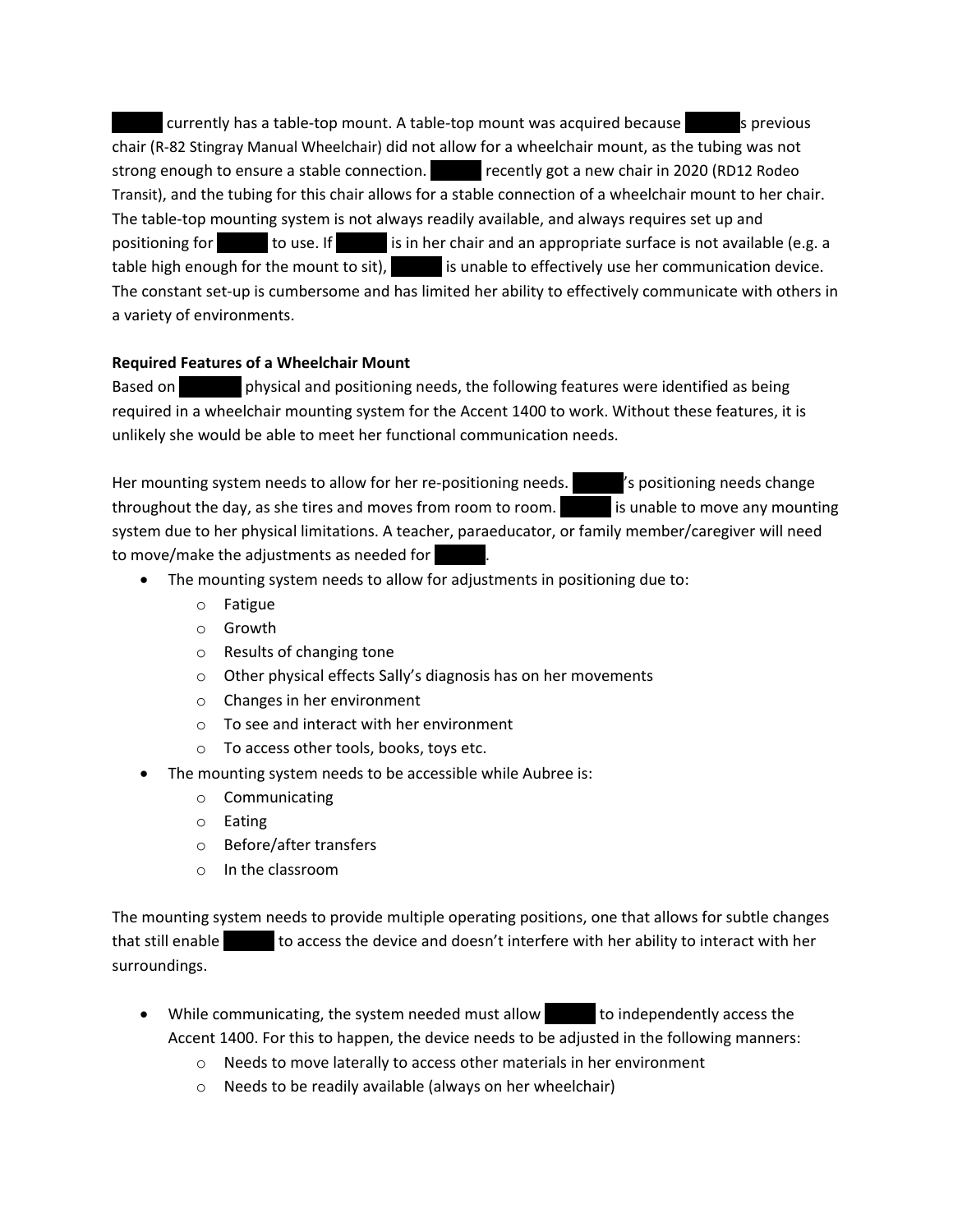- $\circ$  Needs to tilt vertically so she can see her communication partners and so they can see her
- While eating, the mounting system needs to be adjusted in the following manner:
	- o Needs to adjust the height to allow Aubree to pull up to a table
	- $\circ$  Needs to move laterally to allow caregivers to feed her and allow her to communicate simultaneously
	- o Needs to be moved quickly in the event of choking
- During transfers:
	- $\circ$  Her device and mount need to be able to be moved out of the way so it is not a hazard to **Aubre or her caregivers during transfers**
	- o The mount must not tip the chair over
	- $\circ$  To move the device out of the way rather than removing it entirely to protect the device from damage and to make sure it doesn't get left behind. If the device always needs to be removed and gets "set down" somewhere, it is then vulnerable to damage and loss.
- In the classroom, the mounting system needs to be adjusted in the following manner:
	- $\circ$  Needs to move laterally to access other materials (books, art supplies etc.) for doing other classroom activities, besides communicating. During these activities she still needs to communicate so the Accent 1400 needs to be positioned to allow access to the materials and to either be moved or accessed when the other materials are in use.
	- o Needs to be readily available. It always needs to be on her wheelchair.
	- o Needs to tilt vertically in order to be able to see the teacher, the white board or Smart Board, and computer to receive and participate in her academic instruction.
- While moving down the hallway, the mounting system needs to be adjusted in the following manner:
	- $\circ$  The device needs to be moved toward her or tilted down so she can be pushed around with being able to see what's in front of her.

# **Assessment of Specific Equipment Rehadapt Chair Mount**

A Rehadapt chair mount was considered, but ultimately rejected. The mount considered is heavier than the Mount'n Mover (5 pounds compared to the 3.2 pounds of the Mount'n Mover) and requires increased effort in order to adjust. To adjust the mount, it would require unlocking and locking a lever to achieve the correct position for Aubre 1. This prevents Audre from easily interacting with her environment. The adjustment process would require training for her caregivers at school, which can be cumbersome. This mount is not appropriate for and her chair.

# **Mount'n Mover Mounting System**

The Mount'n Mover mounting system is a multi-joint adjustable mounting system. It attaches directly to the chair. It adjusts without the use of tools. It will allow the Accent 1400 to be easily moved, allowing access in multiple positions. A formal trial of the Mount'n Mover mount was not completed, as this is a customized item which would have required modifications to her chair/tubing system. Although a trial period was not completed, this mount is versatile, flexible, and will allow consistent and easy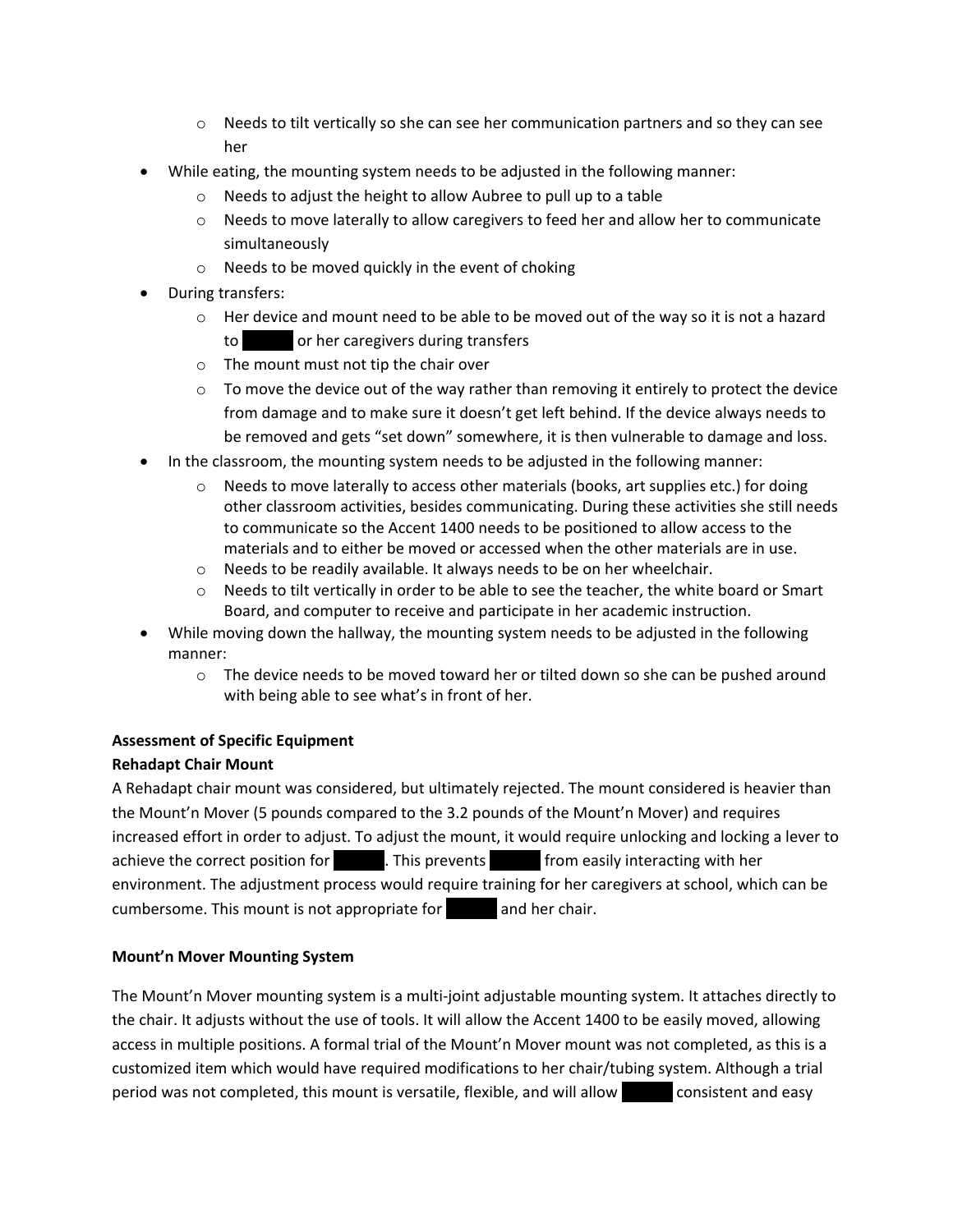access to her communication device in a variety of settings. This mount can be easily adjusted by her caregivers to allow the Accent 1400 to be re-positioned in any setting (e.g. eating lunch, in the hallway, in the classroom, during activities of daily living). During transfers and eating, the Mount'n Mover can be easily re-positioned laterally to enable her caregivers to feed and move her without removing the device from the mount or the mount from the wheelchair. Additional benefits of this mounting system include:

- The Mount 'N Mover is easily height adjustable. It can still maintain angles.
- With the Mount 'N Mover, the tilt is adjustable WITHOUT TOOLS
- The Mount 'N Mover has multiple operating positions and will allow to communicate independently in all situations and environments with multiple communication partners.

The Mount 'N Mover is easy to use regardless of who is working with Aubree. There is less training involved with this mounting system, since it provides consistent positioning even when adjusted because the specific locations can be set, or it can be subtly adjusted.

## **Tilt Plate Adapter for Daessy Table Mount**

The Daessy Tabletop mount has an X-base design that allows **Aubree 1** to access her eye-gaze communication device. The mount is adjustable, allowing caretakers and teacher to move the device vertically to allow access to her device wherever she is safely seated (e.g. in wheelchair, in Special Tomato Floor Sitter). The mount also has rotational adjustment for further customization, allowing caretakers to tilt the device forward or backward to ensure best positioning. This mount must be placed on a flat surface. This mount is not attached to her chair. As stated earlier, previous chair (R-82 Stingray Manual Wheelchair) did not allow for a wheelchair mount, as the tubing was not strong enough to ensure a stable connection. Therefore, a mount that attaches to her chair was not acquired at that time because it would have compromised the structural integrity of her chair. Risk of the device falling and breaking also would have been increased.

The Daessy mount is the only mount that **Augmond Currently has. If the Mount'n Mover mounting system** is approved, a new Tilt Plate Adapter using a quick release plate will be needed on her current table top mount in order to allow **Aubre 1** to access her device when she is not in her chair (e.g. when seated in her Special Tomato Floor Sitter when interacting with her siblings). If does not have this mount or the Tilt Plate Adapter, this would significantly limit the situations in which can access her device, forcing her caregivers to interpret her nonverbal gestures.

## **Summary and Recommendations:**

is a 6-year-old female with a complicated medical history and a receptive-expressive language disorder. To effectively communicate her wants and needs, The relies on an Accent 1400 via eyegaze access. All always needs to be able to access her device in order to ensure communication independence. Therefore, it must be mounted on her chair. Only using a table-top mount is not enough. has multiple caregivers throughout her day, and the mounting system needs to be an easy way for them to adjust and allow to access her voice through the Acccent 1400. A Mount'n Mover mounting system by Blue Sky Designs, fitted to her chair, is medically necessary in order to allow her the